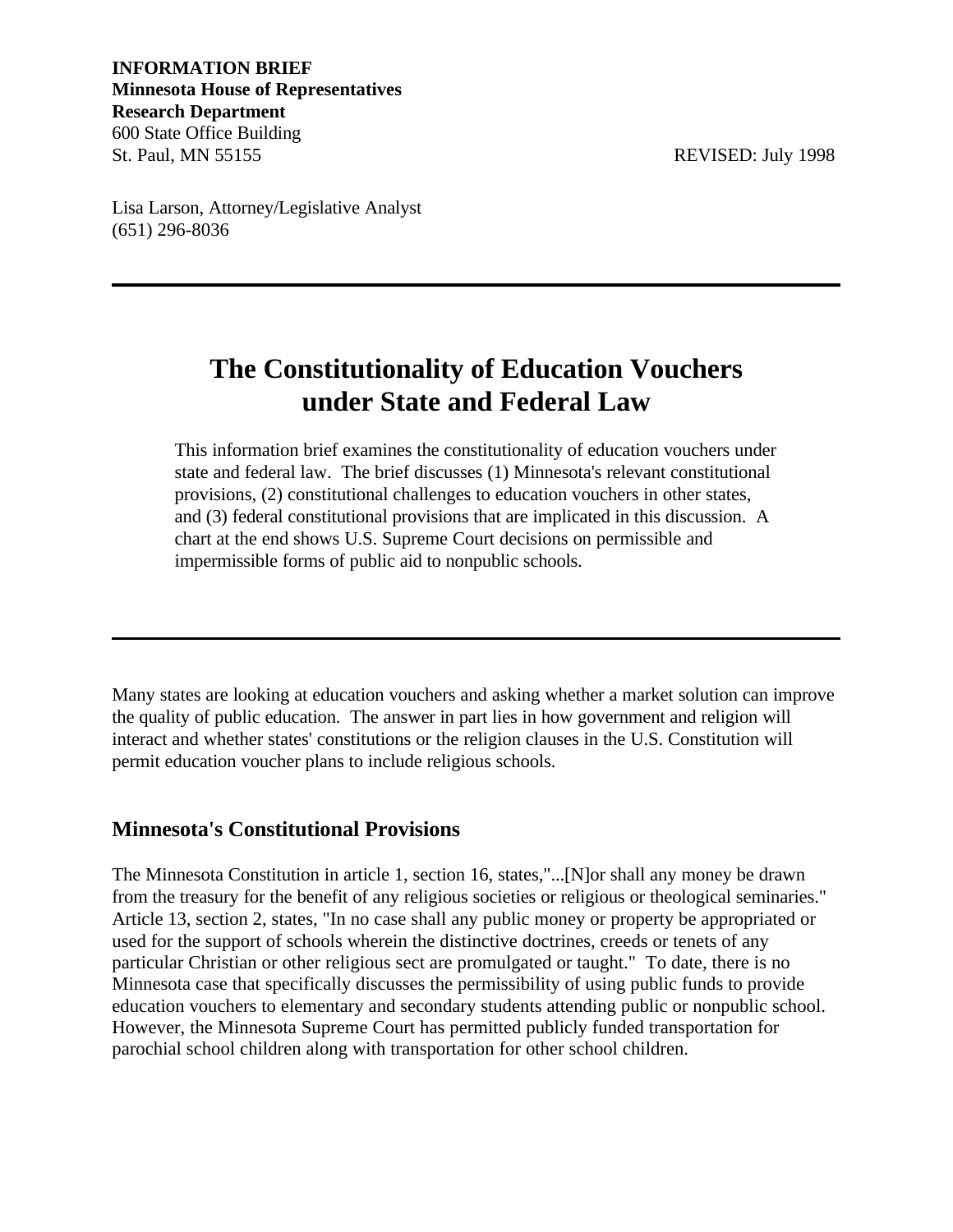In 1970, the Minnesota Supreme Court in *Americans United v. Independent School District No. 622*<sup>1</sup>  [u](#page-9-0)pheld a state statute authorizing the use of public funds to transport students to sectarian schools, finding that the statute served a legitimate secular purpose in promoting the safety and welfare of students required to attend school under the state's compulsory attendance law. The state court found the most troublesome issue in the case to be whether the statute violated article 13, section 2, of the state constitution, which prohibits the state from using public money to support parochial schools. The Minnesota court noted the significance of the U.S. Supreme Court holding in *[Everson v. Board of Education](http://laws.findlaw.com/US/330/1.html)*<sup>2</sup> [th](#page-9-0)at publicly financed transportation for parochial school children as part of a program for all school-age children did not violate the federal constitution. It also noted that *Everson* was simply persuasive with respect to constructing the state constitution. *Everson* was decided by a divided court and the impact of *Everson* was further diluted by the differences in language between the federal and state constitutions, especially in light of the more specific and restrictive limitations in the state constitution.

The state court examined state cases<sup>3</sup> [in](#page-9-0) which similar bussing provisions were struck down because transportation was held to be a direct benefit to parochial schools in violation of states' constitutional prohibitions against using public money to benefit religious institutions. The court also examined state cases<sup>4</sup> in which similar bussing provisions were sustained because students in parochial schools under compulsory attendance laws were found to be the real beneficiaries of public funds. Bussing was equated with providing public services like sewers, roads, and sidewalks, and parochial schools assumed a burden the general public would otherwise bear. The court then discussed the difficulty of drawing a line between legislation that provides funds for the general welfare and legislation designed to support religious institutions. It concluded that the Minnesota statute was a safety measure that entitled school children attending any schools to the same rights and privileges relating to transportation, and that any benefit to sectarian schools was purely incidental and inconsequential.

The court refused to offer an opinion as to whether direct health and safety aid to parochial school students in the form of medical, dental, and nursing services "stands on a different footing from subsidies which go to the heart of the learning process." It offered the caveat that "the limitations contained in the Minnesota Constitution are substantially more restrictive than those imposed by the U.S. Const. Amend. I." Finally, the court, as constituted in 1970, judged that the contested bussing statute brought the state "to the verge of unconstitutionality."

In 1993, the Minnesota Court of Appeals in *Minnesota Federation of Teachers v. Mammeng[a](#page-9-0)*<sup>5</sup> permitted public aid to a pervas[ivel](#page-9-0)y sectarian college under the state's Post-Secondary Enrollment Options Act (PSEO).<sup>6</sup> The court found that the benefits to Bethel College under PSEO were indirect and incidental and thus did not violate the state constitution. The court determined that PSEO was designed to benefit high school students by giving them an opportunity to take nonsectarian courses at participating colleges, the college had no control over the number of PSEO students electing to enroll at the college, the state reimbursed the college for less than half its actual costs, and the college separated the PSEO reimbursements from other funds to ensure that state benefits were used only for nonsectarian purposes. However, a distinguishing factor may prohibit the state from providing indirect and incidental public aid to a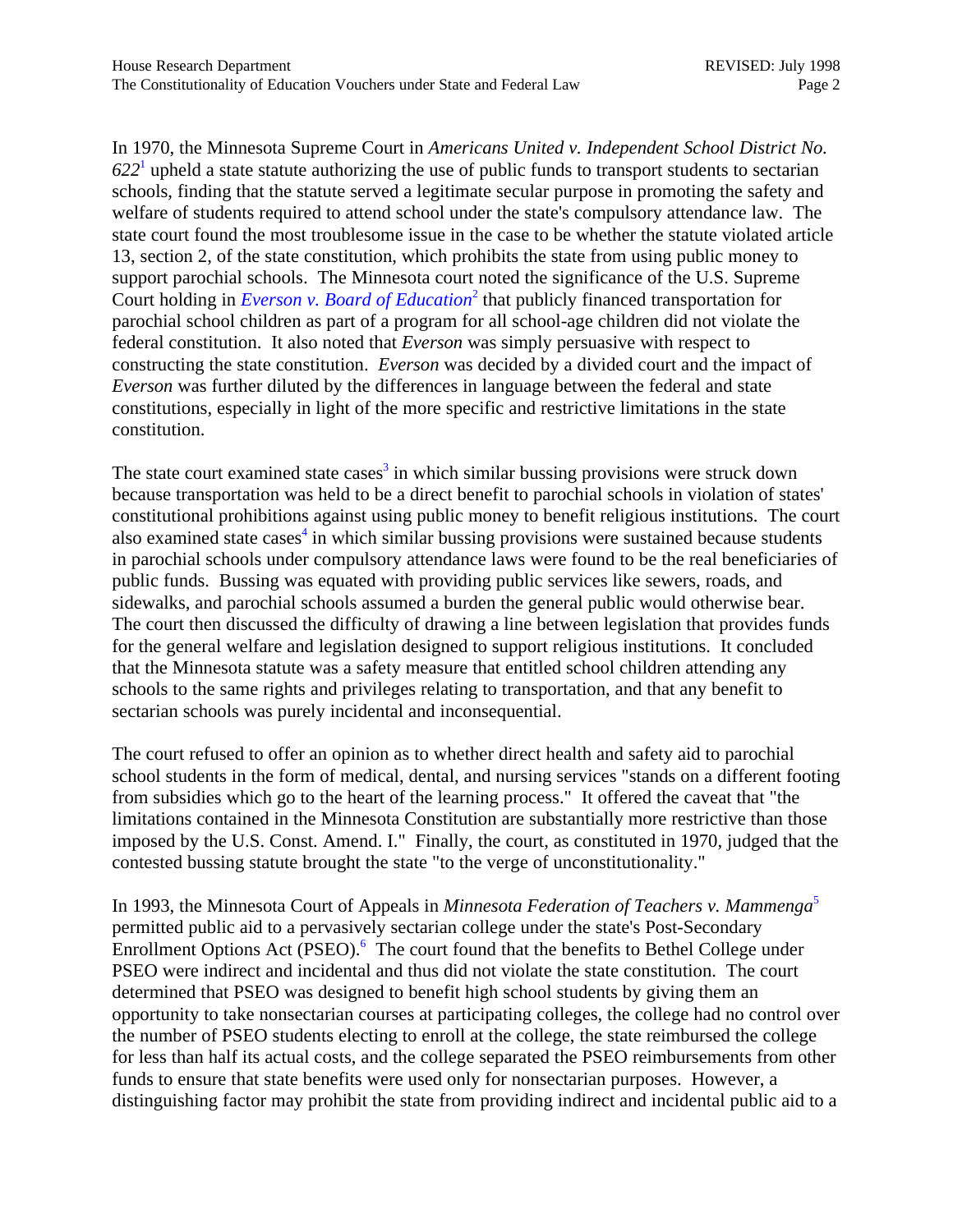pervasively sectarian school: the age of the students.<sup>7</sup> [Y](#page-9-0)oung students are more likely to be vulnerable to state or student-initiated coercion and intimidation.<sup>8</sup> Younger children also may see state endorsement in what is otherwise a permissible accommodation of religion in school. Where impressionable school children are involved, the facial neutrality of an education program alone may be insufficient to overcome the state's constitutional prohibition against benefitting and supporting schools that teach distinctive religious doctrines.

# **Constitutional Challenges in Other States**

The state courts [—](#page-10-0) Massachusetts, Washington, and Wisconsin included $9$  — that have considered the issue of public funding of education vouchers have reached conflicting conclusions. Arguably, this is because states' constitutions are worded differently, voucher programs are designed differently, and judges have differing perspectives about the relationship between the state and religion.

#### **Massachusetts**

In 1970, the Supreme Judicial Court of **Massachusetts**[10 ad](#page-10-0)vised the House of Representatives that a proposed bill that would authorize \$100 in annual financial assistance to every elementary and secondary school student in public or private school would violate that section of the state constitution that precludes any appropriation of public money from being authorized for the purpose of aiding any nonpublic school. The bill anticipated that the state would deposit the allotment for public school students in the general fund of the student's city or town of residence. The allotment for private school students was to be in the form of a state voucher that parents would endorse over to the private school. The bill specifically precluded schools from using the allotment "to subsidize courses of religious doctrine or worship." The judges rejected the contentions of parents of private school students that they were entitled to a share of public tax funds and they were deprived of equal protection of the laws. In 1987, the same court advised the state senate that a proposed bill providing tax deductions for educational expenses modeled after the Minnesota statute upheld in *Mueller v. Allen*<sup>11</sup> (discussed below) would violate the state constitutional provision prohibiting grants to institutions or schools not publicly owned or under the exclusive control of public officers and agents.

## **Washington**

In 1973, the **Washington** State Supreme Court in *Weiss v. Bruno*<sup>12</sup> struck down the state's newly enacted voucher program that provided financial assistance to needy and disadvantaged students in grades one through 12 attending public and private schools. The year-round program made grant funds available to both public and private students. However, because only private school students paid tuition during the school year and had need of the funds, 91 percent of the funds went to Catholic schools. The court held that the program violated both the establishment clause of the First Amendment (discussed below) and the more stringent state constitutional provision requiring that all schools maintained and supported by public funds be free from sectarian control or influence.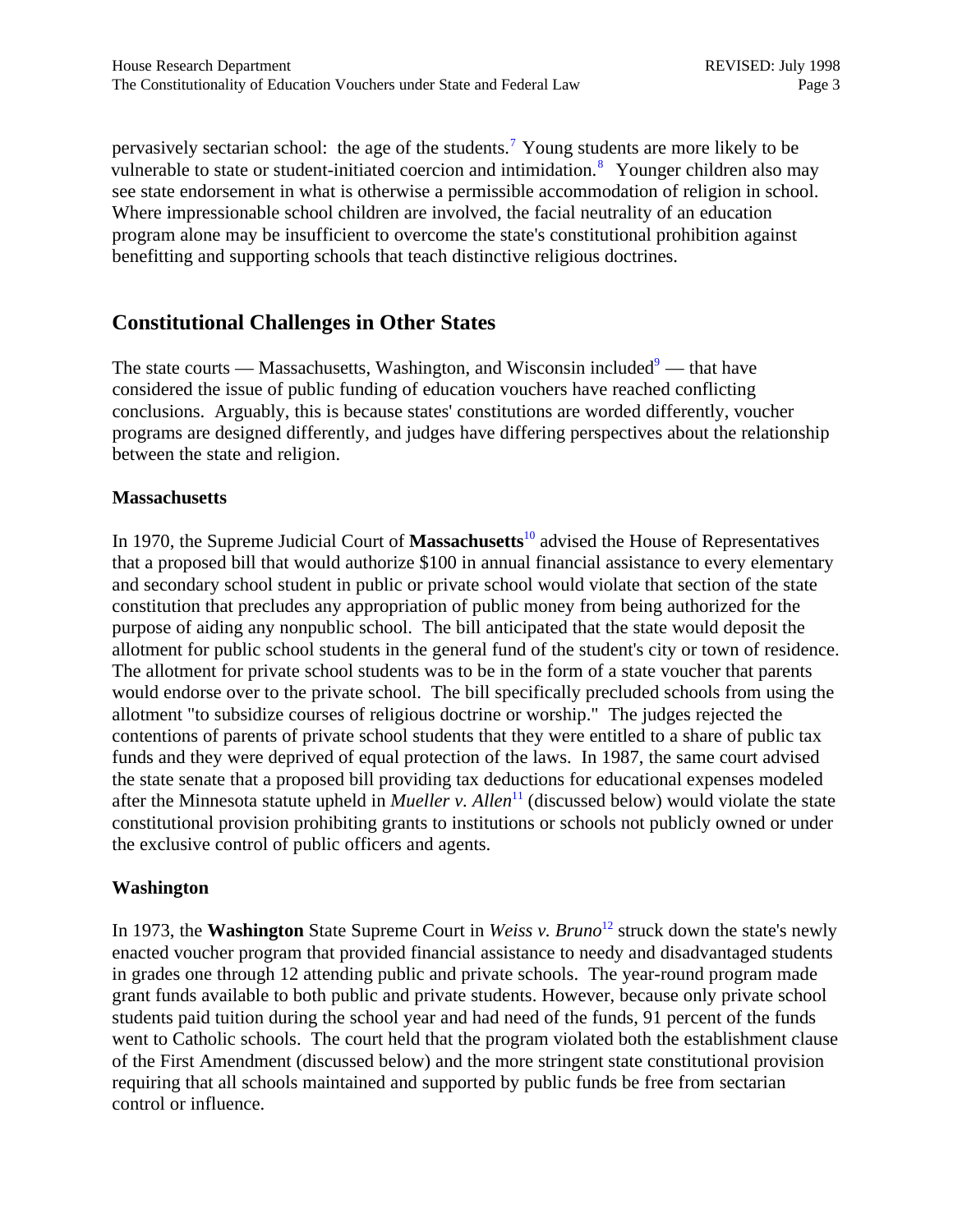The court's opinion considered several questions often raised in discussions about educational vouchers.

- Does denying state aid to individuals impair their rights to exercise their religion? The court framed the question not in terms of whether a student may attend a private religious school, but whether the state may subsidize the student's attendance at that school. The court found no element of coercion that would deny a student the right to freely exercise the student's religion. The court held that the free exercise clause was not involved.
- **EXECUTE:** Does awarding a money subsidy to parents lessen any state benefit to private sectarian schools? The court observed that a direct financial grant, which enables students to pay tuition and remain in private school, provides the school with significant support.
- $\blacktriangleright$  Is a neutral state aid program made constitutional by treating all public and private students alike? The court ruled that state aid to sectarian schools, which violates the state's constitutional mandate that "all schools maintained or supported wholly or in part by public funds shall be forever free from sectarian control or influence," cannot be made permissible by combining it with state aid to public schools. In other words, using public funds to benefit private sectarian schools violates the state constitution, regardless of whether the benefit is indirect or incidental and regardless of whether schools other than sectarian schools also benefit.

The court did not discuss whether the state's voucher program violated that portion of the state constitution that prohibits public money from being appropriated for or applied to any religious worship, exercise, or instruction, or for support of any religious establishment.

#### **Wisconsin**

Only **Wisconsin** has a voucher program that withstood constitutional challenges and continues to operate. In 1992, the Wisconsin Supreme Court in *Davis v. Grover*[13 u](#page-10-0)pheld Milwaukee's publicly funded voucher program. The legal challenge was based on Wisconsin's constitutional prohibition against private or local bills, the establishment of uniform school districts and the public purpose doctrine, which requires that public funds be spent only for public purposes. Religion was not an issue in the case because only nonsectarian private schools were eligible to receive state vouchers.

In 1995, the state expanded the voucher program by making private sectarian schools eligible for state payments. The expanded program: limited eligibility to Milwaukee families with incomes at or below 175 percent of the federal poverty level; limited participation to 15 percent of students enrolled in the Milwaukee public schools; paid the lesser of tuition costs or the state's per pupil state aid amount to participating private schools; made the state-issued tuition check payable to parents of participating students and mailed the checks to the private schools for parents to endorse and the schools to use for the student's expenses; and allowed students using vouchers to opt out of a school's religious program at their parents' request. Parents and others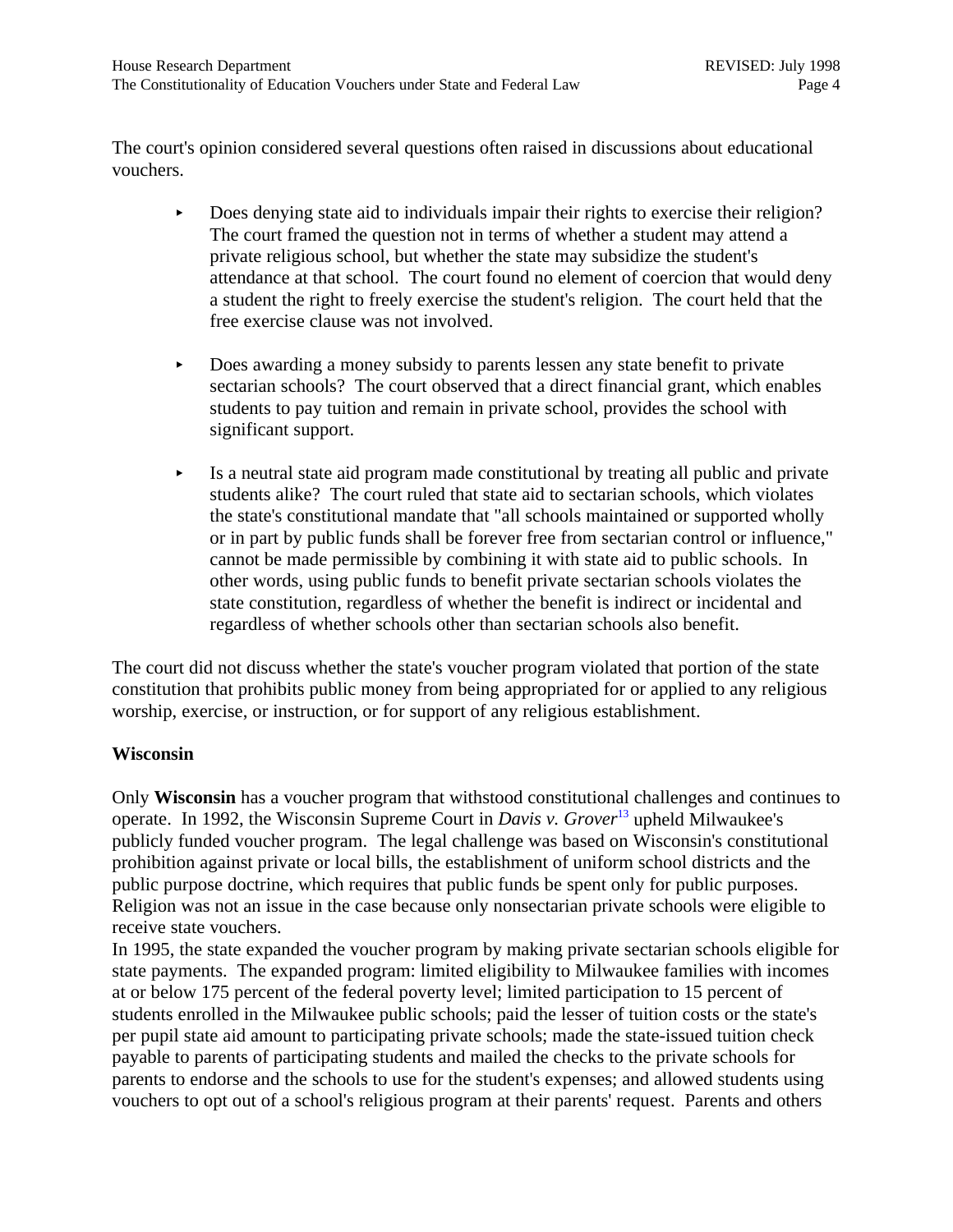filed a lawsuit in state district court to block the expanded legislation. The court stayed the expanded program pending resolution of the constitutional issues<sup>14</sup> but left unaffected about 1,500 Milwaukee students enrolled in previously existing private school choice programs.

Relying on federal establishment clause decisions, in 1998 the Wisconsin Supreme Court in *Jackson v. Benson*<sup>15</sup> ruled that the amended Milwaukee Parental Choice Program (MPCP) did not violate the federal establishment clause or the Wisconsin Constitution. The decision allows lowincome Milwaukee students to use publicly funded vouchers to attend private religious schools. The state supreme court concluded that the program: served the state's secular interest in providing educational opportunities to low-income children; avoided either advancing or inhibiting religion by basing student eligibility on neutral, secular criteria and selecting private schools to participate on a neutral, nonreligious basis; and avoided excessive state entanglement by foreclosing state involvement in matters affecting private religious schools' governance, curriculum, and daily operation. The case likely will be appealed to the U.S. Supreme Court.

## **Federal Constitutional Provisions**

The religion clauses of the First Amendment to the U.S. Constitution state that "Congress shall make no law respecting an establishment of religion or prohibiting the free exercise thereof." The establishment clause forbids laws that establish religion and the free exercise clause forbids laws that prohibit the free exercise of religion. The general principle underlying the religion clauses is that the country will tolerate neither governmentally established religion nor governmental interferences with religion. The First Amendment is binding on the states through the  $14<sup>th</sup>$  Amendment, which requires that people within a state receive equal protection of the laws.

Originally, courts believed that the religion clauses in the U.S. Constitution required state and federal government to remain strictly neutral in matters of religious theory, doctrine, and practice. More recently, courts have accepted that government accommodation of religion is a more appropriate posture than strict neutrality. In accommodating religion, or not accommodating it, government recognizes that there are necessary interrelationships between itself and religion: churches receive community police and fire protection; churches are exempt from state and federal property taxes; and government may not include religious prayer or instruction in public schools. To decide whether government accommodation of religion is required, permitted or prohibited, government and courts must reconcile the inevitable tension between the establishment clause and the free exercise clause and between separation of church and state and neutrality toward religion.

Alleged violations of the establishment clause, which prohibits Congress from establishing religion, are generally analyzed under a three-part test first announced by the U.S. Supreme Court in 1971 in *[Lemon v. Kurtzman](http://laws.findlaw.com/US/403/602.html)*. [16 U](#page-10-0)nder the test, a government action violates the establishment clause if it (1) has a **nonsecular purpose** or (2) exerts **nonsecular primary effects** or (3) creates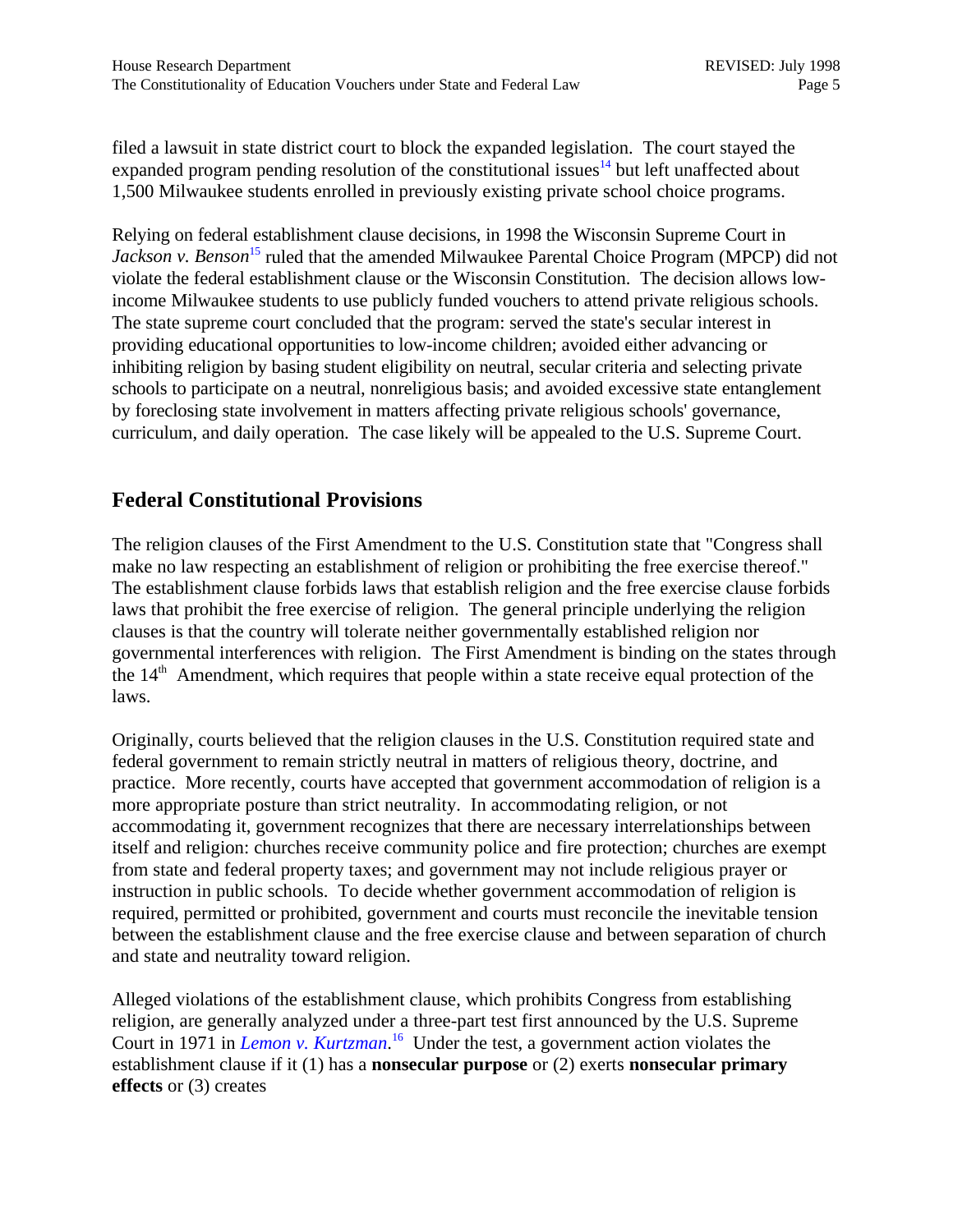**excessive church-state entanglement**. Although some Supreme Court justices have questioned the *[Lemon](http://laws.findlaw.com/US/403/602.html)* test and suggested alternative establishment clause tests, including a coercion test<sup>[17](#page-10-0)</sup> and an endorsement test,  $\frac{18}{3}$  the *[Lemon](http://laws.findlaw.com/US/403/602.html)* test is still the applicable law.

#### **Secular Purpose**

Courts usually have little difficulty in finding an adequate secular purpose to satisfy the first part of the *[Lemon](http://laws.findlaw.com/US/403/602.html)* test. Arguably, using educational vouchers to make educational institutions more efficient is a sufficient purpose to satisfy the secular purpose test.

#### **Primary Effect**

Courts have more difficulty with the second part of the *[Lemon](http://laws.findlaw.com/US/403/602.html)* test that requires that the primary effect of a statute neither advance nor inhibit religion. Under the second part of the test, court decisions about whether government may provide services, materials, or privileges to nonpublic schools and their students under circumstances that require some degree of contact with religion may seem inconsistent. The U.S. Supreme Court has upheld some forms of nonpublic school aid and struck down others as the chart on [page 9 i](#page-8-0)ndicates.

An educational voucher plan that includes sectarian schools must meet the following criteria to be permissible under the second part of the *[Lemon](http://laws.findlaw.com/US/403/602.html)* test: any benefit to sectarian schools is remote, indirect, and incidental; the plan's secular impact is sufficiently separable from any religious impact; and the benefitted class is sufficiently broad. This primary effect standard is violated when government aid to religious institutions does not flow from the direct private choices of individuals but is the result of government action; or religious practices, such as nominally voluntary religious exercises, are inseparable from secular benefits; or a benefit that theoretically is available to everyone is, predictably, claimed principally by members of particular religions.

The Supreme Court is more likely to uphold an educational voucher plan where state aid is available to parents of public and nonpublic students alike, and there is no preference for private sectarian schools. In *[Mueller v. Allen](http://laws.findlaw.com/US/463/388.html)*,<sup>19</sup> the U.S. Supreme Court upheld Minnesota's plan to give tax deductions to parents for tuition and other costs they incurred in educating their children at nonprofit schools, public and nonpublic. The fact that public school students who paid tuition constituted only a small portion of those who benefitted from the deduction did not matter because state aid flowed through genuinely free, private decisions based on a neutral statute.<sup>20</sup> In contrast, in *[Committee for Public Education v. Nyquist](http://laws.findlaw.com/US/413/756.html)*<sup>21</sup> the Court struck down a tax relief program for parents of New York nonpublic school students where parochial school students composed most of the benefitted class. The Court found the benefits were tuition grants available only to parents of nonpublic school students and not a genuine tax deduction.

The *[Mueller](http://laws.findlaw.com/US/463/388.html)* holding is consistent with *[Witters v. Washington Department of Services for the](http://laws.findlaw.com/US/474/481.html) [Blind](http://laws.findlaw.com/US/474/481.html)*<sup>22</sup> in which a blind person used a state vocational education voucher for the visually handicapped to attend a private religious college for training as a pastor, missionary, or youth director. The state wanted to deny Witters the voucher because the voucher monies would have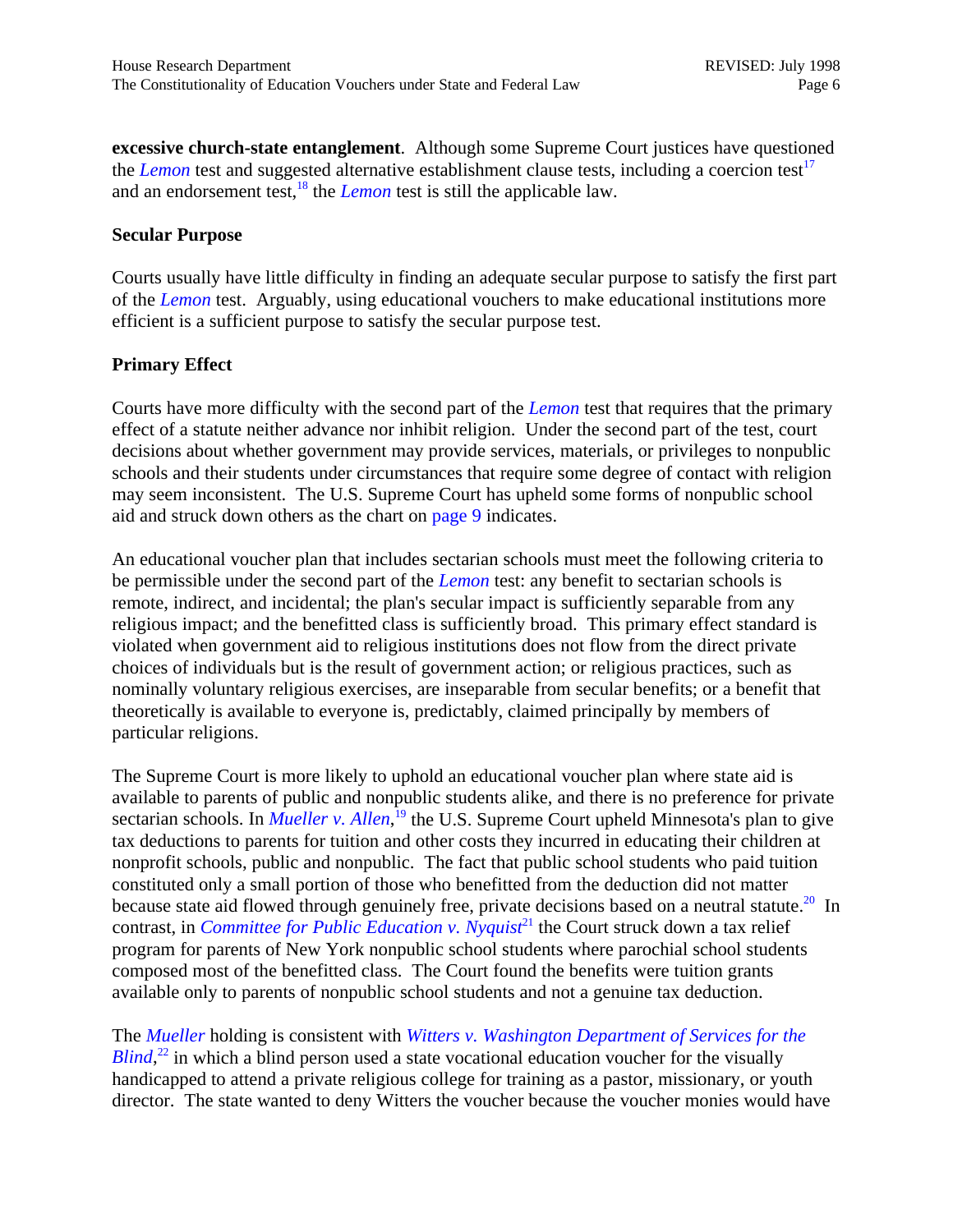passed through him to a religious school. The Court ruled that "state programs that are wholly neutral in offering educational assistance to a class defined without reference to religion do not violate the second part of the *[Lemon v. Kurtzman](http://laws.findlaw.com/US/403/602.html)* test, because any aid to religion results from the private choices of individual beneficiaries." The Court found no empirical evidence to suggest that a significant portion of the state aid would flow to religious institutions; Witters was the only known beneficiary of the training program to attend a sectarian school. Interestingly, the Court in *Mueller* did not consider empirical evidence in upholding Minnesota's educational tax deduction statute, where over 90 percent of the benefits ultimately flowed to parents with children in religious institutions.

In *[Zobrest v. Catalina Foothills School District](http://laws.findlaw.com/US/509/1.html)*,<sup>23</sup> the Court ruled that the establishment clause did not bar a school district from providing a sign language interpreter under the Individuals with Disabilities Education Act (IDEA) to a deaf student attending classes at a Catholic high school. The Court observed that "When the government offers a neutral service on the premises of a sectarian school as part of a general program that 'is no way skewed towards religion,' . . . it follows that under our previous decisions the provision of that service does not offend the Establishment Clause." The Court found that the handicapped student, not the sectarian school, was the primary beneficiary of the sign language interpreter because the service did not relieve the school of education costs it would otherwise incur. There would be no problem under the establishment cause if the IDEA funds went directly to the student's parents who could use the funds to hire the interpreter themselves. *Zobrest* is the first U.S. Supreme Court case that permits a public employee to help deliver instruction in a sectarian school.

In *[Rosenberger v. Rector and Visitors of the Univ. Of Virginia](http://laws.findlaw.com/US/000/U10270.html)*,<sup>24</sup> the Court upheld the payment of public funds to an evangelical student organization for printing costs. The Court affirmed that government may not exclude religious groups from government benefits programs that are generally available to a broad class of constituents; to do so would convey a state-approved hostility toward religion.

In *[Agostini v. Felton](http://laws.findlaw.com/US/000/96-552.html)*<sup>25</sup>, the Court overruled its 12-year old decision in *Aguilar v. Felton*<sup>26</sup> and part of a companion case, *School Dist. Of Grand Rapids v. Ball*,<sup>[27](#page-11-0)</sup> by modifying the approach the Court uses to assess the primary effect of a publicly funded program under the *[Lemon](http://laws.findlaw.com/US/403/602.html)* test.<sup>28</sup> In overturning the legal presumptions in *[Aguilar](http://laws.findlaw.com/US/473/402.html)* and *[Ball](http://laws.findlaw.com/US/473/373.html)*, the Court evaluated the constitutionality of the New York City's Title I program<sup>29</sup> using the concept of neutrality: is aid allocated on the basis of neutral, secular criteria that neither favors nor disfavors religion and is it made available to both religious and secular beneficiaries on a nondiscriminatory basis? The Court concluded that the program did not result in government indoctrination, define its recipients by reference to religion, or create an excessive entanglement. The Court's emphasis on neutrality arguably loosens the restraints of the Establishment Clause on public aid benefitting sectarian schools and broadens the public aid that a state can provide to sectarian schools.<sup>30</sup>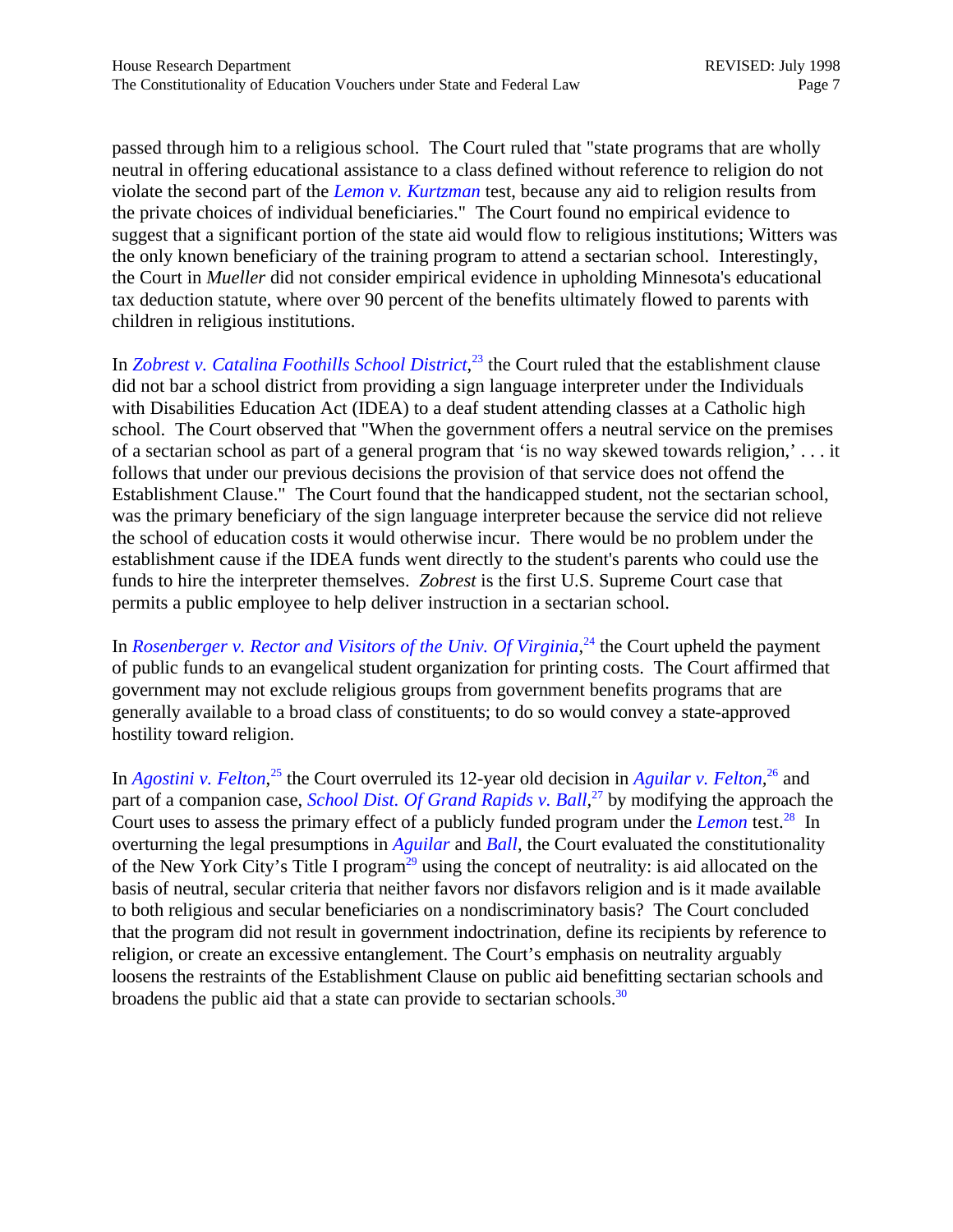The preceding decisions suggest that the Court might uphold an educational voucher plan that would allow parents to decide which public or private schools their children would attend. The plan would require a sufficiently broad class of beneficiary schools and aid would need to be channeled through parents and children rather than directly to schools.

## **Excessive Entanglement**

If a government program satisfies the first two parts of the *[Lemon](http://laws.findlaw.com/US/403/602.html)* test, courts will examine whether the program creates excessive church-state entanglement in the form of administrative entanglement, which refers to state involvement in the administration of a program, or political divisiveness, which refers to government action that promotes political fragmentation along religious lines. Administrative entanglement, which may occur under a voucher plan, arises when government inspectors must follow government aid to ensure that the aid is expended only for secular purposes.<sup>31</sup> There are several factors to consider in determining the extent of the government's entanglement, including whether: the aid is a one-time grant or continuing aid; $32$ the recipient organizations are partly or pervasively sectarian;<sup>33</sup> aid is in the form of salary subsidies for parochial school teachers or public school teachers who teach secular subjects to parochial school students<sup>34</sup> or mechanical aids such as textbooks or public health services;<sup>35</sup> and student tests are prepared by parochial school teachers or the state.<sup>36</sup> Several Supreme Court justices have criticized the administrative entanglement test because state aid must be both supervised to avoid religious effects and unsupervised to avoid excessive entanglement.<sup>37</sup> How a voucher plan is structured determines the extent of state involvement in administering the plan and whether that involvement amounts to excessive entanglement.

## **Conclusion**

Arguably, if government creates a competitive market for schools then educational voucher programs that include private sectarian schools are more likely to be effective because the large numbers of such schools offer families additional choices and might improve public education by increasing competition with private schools. However, including private sectarian schools in voucher programs may violate states' constitutions or the religion clauses of the U.S. Constitution. Past constitutional decisions suggest several principles. If government supplies or lends equipment or material, it must be to the religious school students and their parents and not the school. If government supplies teaching or administrative services, the personnel who supply the services must not be subject to the control of the religious school. If government provides state payments for students to attend a religious school, the aid must flow to the students and parents and not the school and the students and parents must be allowed to make individual choices about which school to attend. And finally, if government funds aid programs that benefit religious schools, the age of the students involved is important because young students are thought to be more likely to see state aid as a symbol of government endorsement of religion.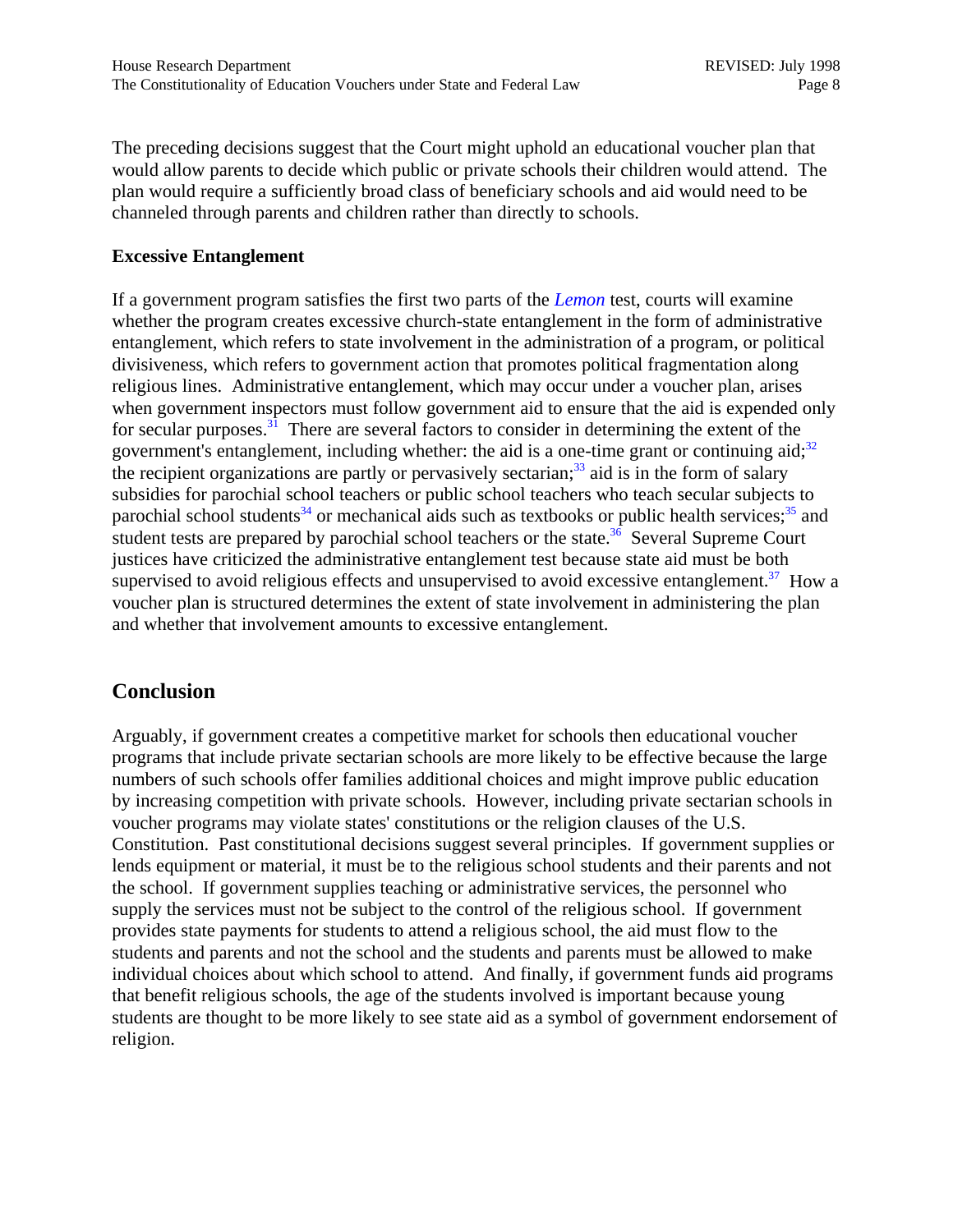# **U.S. Supreme Court Decisions on Aid to Non-Public Schools**

<span id="page-8-0"></span>

| <b>Approved Programs</b>                                                                                                                                                                                                                                                                                                                                                                                                                                                                                                                                                                                                                                                                                                                                                                                                                                                                                                                                                         | <b>Disapproved Programs</b>                                                                                                                                                                                                                                                                                                                                                                                                                                                                                                                                                                                                                                                                                                                                                                                                                                                                                                                           |
|----------------------------------------------------------------------------------------------------------------------------------------------------------------------------------------------------------------------------------------------------------------------------------------------------------------------------------------------------------------------------------------------------------------------------------------------------------------------------------------------------------------------------------------------------------------------------------------------------------------------------------------------------------------------------------------------------------------------------------------------------------------------------------------------------------------------------------------------------------------------------------------------------------------------------------------------------------------------------------|-------------------------------------------------------------------------------------------------------------------------------------------------------------------------------------------------------------------------------------------------------------------------------------------------------------------------------------------------------------------------------------------------------------------------------------------------------------------------------------------------------------------------------------------------------------------------------------------------------------------------------------------------------------------------------------------------------------------------------------------------------------------------------------------------------------------------------------------------------------------------------------------------------------------------------------------------------|
| Permits states to supply bus transportation to children<br>attending religious school. Everson v. Board of<br>Transportation (1947)<br>Permits states to lend secular textbooks, without charge<br>to students in grades 7 to 12 attending religious school.<br><b>Board of Education v. Allen (1968)</b><br>Permits the federal government to provide one-time<br>construction grants to sectarian colleges and universities<br>for constructing buildings for secular use. Tilton $v$ .<br>Richardson (1971)<br>Permits states to lend secular textbooks, supply<br>standardized scoring and testing services, and provide<br>diagnostic services on nonpublic school grounds to<br>students attending religious school. Wolman v. Walter<br>(1977)<br>Permits states to allow tax deductions to parents for<br>tuition, textbook, and transportation expenses they<br>incur in educating their children at public and nonpublic<br>nonprofit schools. Mueller v. Allen (1983) | Prohibits states from paying salary supplements to<br>religious school teachers or reimbursing religious<br>schools for teacher salaries, even if the money is used<br>to provide secular education. Lemon v. Kurtzman<br>(1971); School Dist. of Grand Rapids v. Ball (1985)<br>Prohibits states from offering direct money grants to<br>maintain and repair religious schools, unrestricted<br>partial tuition grants to parents of low-income<br>students attending private religious schools, or<br>income tax benefits to parents of students attending<br>private school. Committee for Public Education v.<br>Nyquist (1973)<br>Prohibits states from providing bus transportation for<br>religious school field trips. Wolman v. Walter (1977)<br>Prohibits states from loaning instructional materials<br>and equipment for instructional use to students<br>attending religious schools or to their parents. Wolman<br>v. Walter $(1977)^*$ |
| Permits states to provide state vocational education<br>vouchers to visually handicapped students to obtain<br>vocational training at a religious college. Witters v.<br><b>Washington Department of Services for the Blind (1986)</b>                                                                                                                                                                                                                                                                                                                                                                                                                                                                                                                                                                                                                                                                                                                                           |                                                                                                                                                                                                                                                                                                                                                                                                                                                                                                                                                                                                                                                                                                                                                                                                                                                                                                                                                       |
| Permits school districts to provide a sign language<br>interpreter under the Individuals with Disabilities<br>Education Act to a deaf student at a religious school.<br>Zobrest v. Catalina Foothills School District (1993)                                                                                                                                                                                                                                                                                                                                                                                                                                                                                                                                                                                                                                                                                                                                                     |                                                                                                                                                                                                                                                                                                                                                                                                                                                                                                                                                                                                                                                                                                                                                                                                                                                                                                                                                       |
| Permits states to provide secular printing services on a<br>neutral basis to university students espousing religious<br>viewpoints. Rosenberg v. The Rector and Visitors of the<br>University of Virginia (1995)                                                                                                                                                                                                                                                                                                                                                                                                                                                                                                                                                                                                                                                                                                                                                                 |                                                                                                                                                                                                                                                                                                                                                                                                                                                                                                                                                                                                                                                                                                                                                                                                                                                                                                                                                       |
| Permits states to provide remedial teaching and<br>counseling services on religious school grounds.<br>Agostini v. Felton (1997)                                                                                                                                                                                                                                                                                                                                                                                                                                                                                                                                                                                                                                                                                                                                                                                                                                                 | * Called into question by Agostini v. Felton                                                                                                                                                                                                                                                                                                                                                                                                                                                                                                                                                                                                                                                                                                                                                                                                                                                                                                          |

This publication can be made available in alternative formats upon request. Please call (651) 296-6753 (voice); or the Relay Service at 1-800-627-3529 (TTY). Many House Research Department publications may also be accessed via th [www.house.leg.state.mn.us/hrd/hrd.ssi.](http://www.house.leg.state.mn.us/hrd/hrd.htm)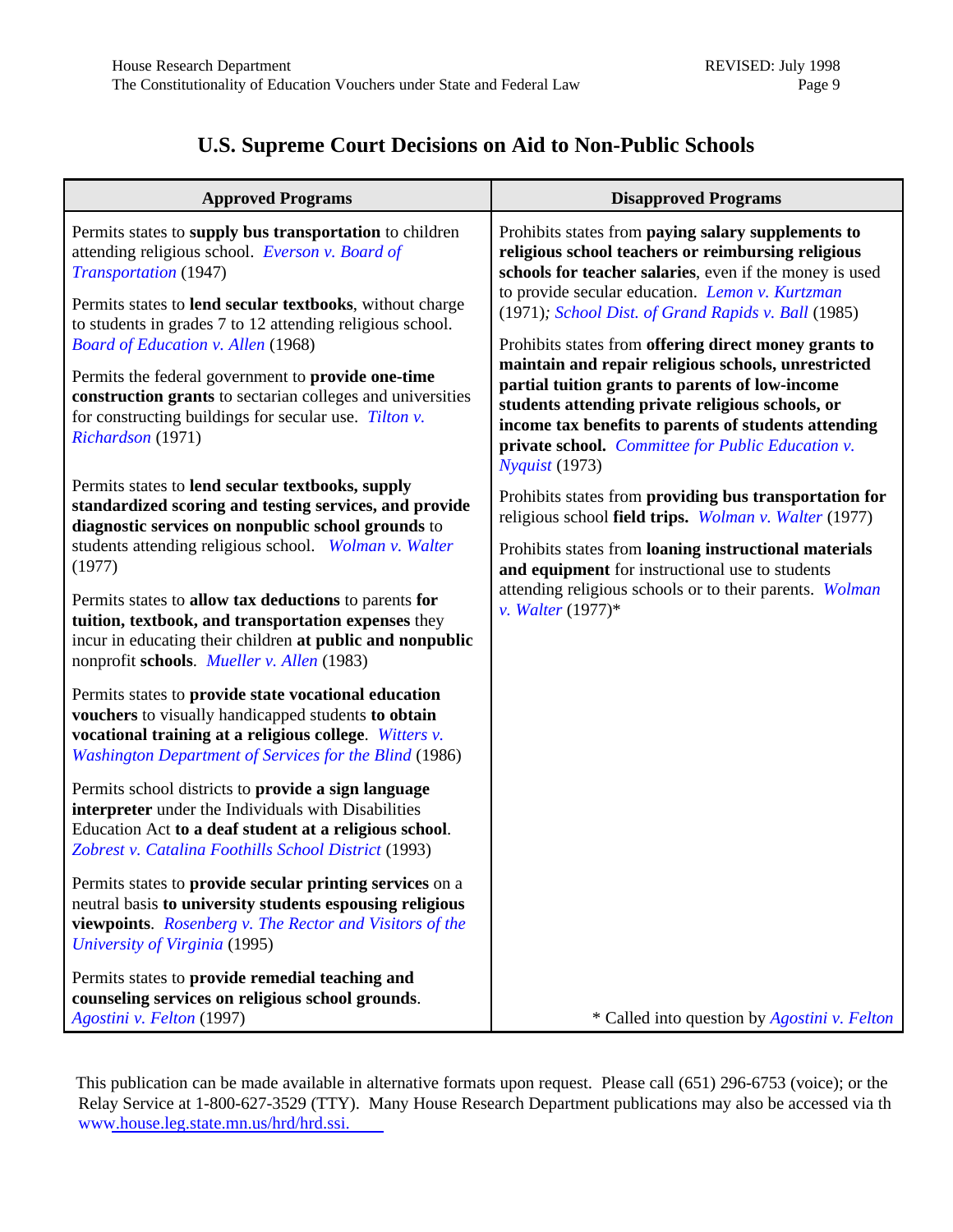#### <span id="page-9-0"></span>**Endnotes**

- 1. 179 N.W.2d 146 (1970). The Wisconsin Supreme Court in *State ex rel. Reynolds v. Nusbaum,* 17 Wis. 2d 148, 115 N.W.2d 761 (1962), addressed a similar challenge to a state statute providing transportation for all pupils residing in a school district two or more miles from the nearest public school regardless of whether they attended public or private schools. The Wisconsin Supreme Court rejected a legislative declaration and determined that the purpose of the school bus law in its "realistic operation" was to benefit the private schools rather than promote children's safety.
- 2. [330 U.S. 1](http://laws.findlaw.com/US/330/1.html) (1947).
- 3. The Delaware Supreme Court in *State ex rel. Traub v. Brown*, 36 Del. 181, 172 A. 835 (1934), held that a similar bussing statute violated Delaware's constitutional prohibition against using educational funds to aid any sectarian, church, or denominational school. The Delaware court concluded that free transportation "helps build up, strengthen, and make successful the schools as organizations."

The New York Court of Appeals followed with *Judd v. Board of Education*, 278 N.Y. 200, 15 N.E.2d 576 (1938), which became a leading case on public bussing of parochial school students. The New York Constitution prohibited using public money to aid any school in which any denominational tenet or doctrine was taught. The majority of judges rejected the argument that by transporting parochial school students, the state aided the students and not the school. They believed that free transportation encouraged attendance. The dissenting judges argued that the bussing statute merely implemented the state's compulsory attendance laws. The state constitution was later amended to permit the state to bus parochial school students and *Judd* was expressly overruled.

The supreme courts of Washington in *Visser v. Nooksack Valley School District No. 506*, 33 Wash. 2d 699, 207 P.2d 198 (1949), Alaska in *Matthews v. Quinton*, 362 P.2d 932 (1961), cert. denied 368 U.S. 517, Wisconsin in *State ex rel. Reynolds v. Nusbaum*, 17 Wis.2d 148, 115 N.W.2d 761 (1962), and Hawaii in *Spears v. Honda*, 51 Hawaii 1, 449 P.2d 130 (1968), also held unconstitutional similar bussing statutes.

- 4. The Minnesota court cited appellate court decisions in Maryland, California, Kentucky, Connecticut, New York, Pennsylvania, Michigan, West Virginia, and New Jersey authorizing the use of public funds for bussing parochial school students.
- 5. 500 N.W.2d 136 (Minn. Ct. App. 1993).
- 6. Under PSEO, students in 11th or 12th grade may apply to enroll in a course or program provided by a post-secondary institution. Students may elect to receive secondary or post-secondary credit for successfully completing a course under the PSEO law. See [Minn. Stat. § 123.3514.](http://www.revisor.leg.state.mn.us/stats/123/3514.html)
- 7. The U.S. Supreme Court gave weight to students' ages in *[Grand Rapids School District v. Ball](http://laws.findlaw.com/US/473/373.html)*, 473 U.S. [373](http://laws.findlaw.com/US/473/373.html) (1985). The Court determined that a program using public funds to pay for teaching state-required subjects at parochial schools "may provide a crucial symbolic link between government and religion, thereby enlisting — at least in the eyes of impressionable youngsters — the powers of government to the support of the religious denomination operating the school. . . . The symbolism of a union between church and state is most likely to influence children of tender years, whose experience is limited and whose beliefs consequently are the function of environment as much as of free and voluntary choice."
- 8. See, e.g., *[Wallace v. Jaffree](http://laws.findlaw.com/US/472/38.html)*, 472 U.S. 38 (1985) (distinguishing presidential proclamations from school prayers in that proclamations are received in a non-coercive setting and are directed at adults not readily susceptible to unwilling religious indoctrination); *[Marsh v. Chambers](http://laws.findlaw.com/US/463/783.html)*, 463 U.S. 783 (1983) (adult claiming injury by the legislative chaplain is presumably not susceptible to religious indoctrination or peer pressure); *[Widmar v. Vincent](http://laws.findlaw.com/US/454/263.html)*, 454 U.S. 263 (1981) (university students are less impressionable than younger students).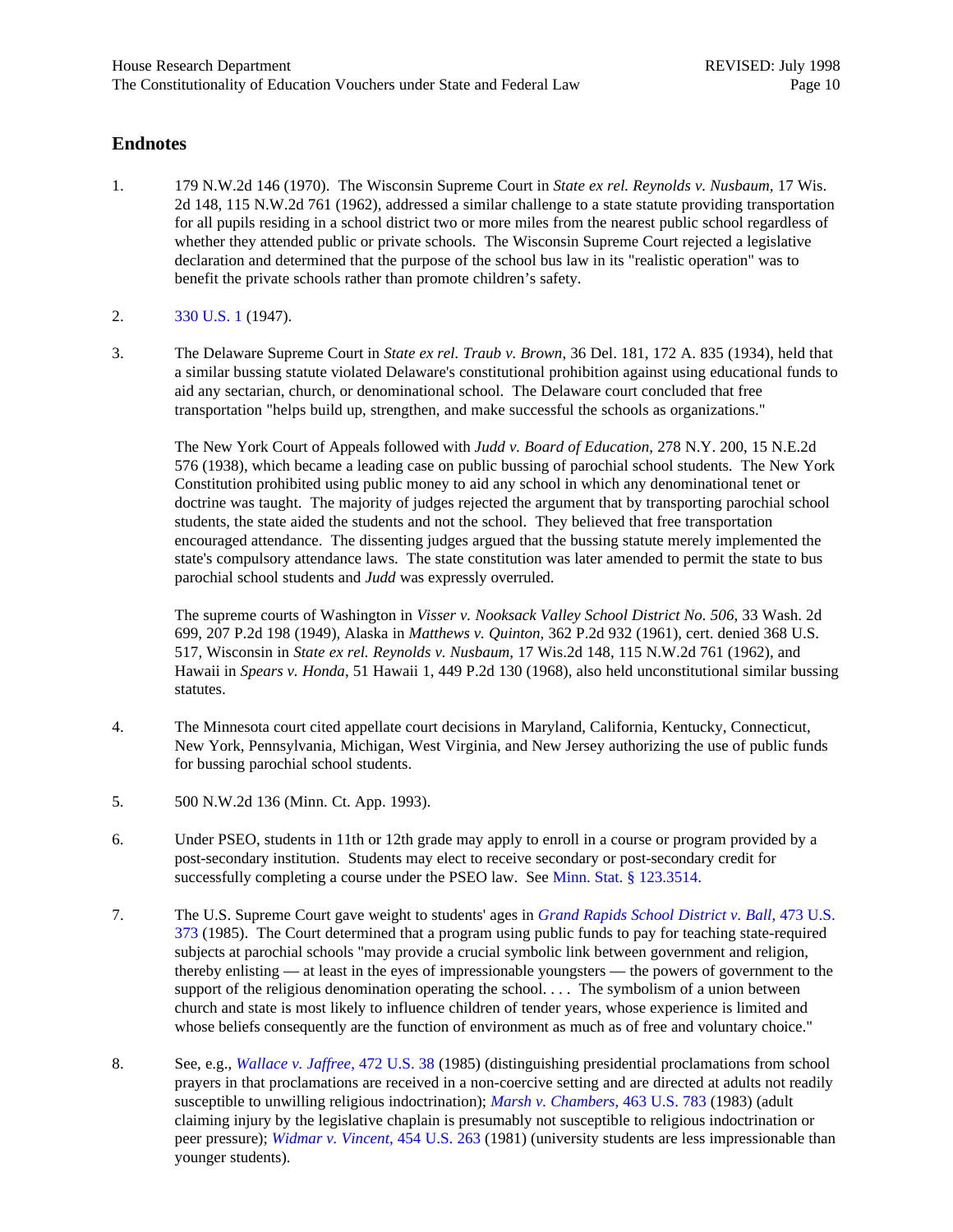- <span id="page-10-0"></span>9. See also *Opinion of the Justices*, 136 N.H. 357, 616A.2d 478 (N.H. 1992); *Campbell v. Manchester Board of School Directors*, 161 Vt. 441, 641A.2d 352 (Vt. 1994); *Asociación de Maestros de Puerto Rico v. Torres*, 1994 WL 780744 (Puerto Rico). A voucher case is currently before the Ohio Supreme Court challenging a Cleveland voucher program similar to the Wisconsin program upheld by the Wisconsin Supreme Court. Other cases are pending including in Arizona, Maine, Ohio, and Vermont.
- 10. *Opinion of the Justices to the House of Representatives*, 357 Mass. 846, 259 N.E.2d 564 (Mass. 1970).
- 11. [463 U.S. 388](http://laws.findlaw.com/US/463/388.html) (1983).
- 12. 82 Wash.2d 199, 509 P.2d 973 (1973).
- 13. 166 Wis.2d 501, 480 N.W.2d 460 (1992).
- 14. Case No. 95CV1982, which plaintiffs filed in the circuit court in Dane County, Wisconsin, asked the court for a preliminary injunction to maintain the status quo of the Milwaukee Parental Choice Program (MPCP) pending resolution of plaintiffs' constitutional claims. Plaintiffs wanted to stop the Superintendent of Public Instruction and the Department of Public Instruction from implementing the expanded choice program that no longer prohibits religious elementary and secondary schools from participating in the program. The Wisconsin Supreme Court issued an injunction.
- 15. (97-0270).
- 16. [403 U.S. 602 \(](http://laws.findlaw.com/US/403/602.html)1971).
- 17. In *[Lee v. Weisman](http://laws.findlaw.com/US/505/577.html)*, 505 U.S. 577 (1992), the U.S. Supreme Court held that a nonsectarian prayer at public school graduation ceremony violated the establishment clause by coercing students to participate in the prayer. The majority opinion defined coercion to include social and psychological pressure. The dissent defined coercion as that which is supported by the force of law. The case did not overrule the *[Lemon](http://laws.findlaw.com/US/403/602.html)* test.
- 18. In *[Lynch v. Donnelly](http://laws.findlaw.com/US/465/668.html)*, 465 U.S. 668 (1984), Justice O'Connor suggested modifying the *[Lemon](http://laws.findlaw.com/US/403/602.html)* test to say that the establishment clause is violated when government endorses or disapproves of a religion.
- 19. [463 U.S. 388 \(](http://laws.findlaw.com/US/463/388.html)1983).
- 20. For more information on Minnesota's tuition tax credits and deductions, see House Research Information Brief, Income Tax Deductions and Credits for Public and Nonpublic Education in Minnesota, revised December 1997.
- 21. [413 U.S. 756](http://laws.findlaw.com/US/413/756.html) (1973).
- 22. [474 U.S. 481](http://laws.findlaw.com/US/474/481.html) (1986).
- 23. [509 U.S. 1](http://laws.findlaw.com/US/509/1.html) (1993).
- 24. [515 U.S. 819 \(](http://laws.findlaw.com/US/000/U10270.html)1995).
- 25. [117 U.S. 1997 \(](http://laws.findlaw.com/US/000/96-552.html)1997).
- 26. [473 U.S. 402 \(](http://laws.findlaw.com/US/473/402.html)1985). In 1978, federal taxpayers sued the New York City Board of Education, claiming that the board's Title I program violated the federal Establishment Clause by creating excessive entanglement between church and state in administering Title I benefits. The U.S. Supreme Court in *[Aguilar v. Felton](http://laws.findlaw.com/US/473/402.html)* found the program unconstitutional and directed the federal district court to permanently enjoin the board from using Title I funds to provide teaching and counseling services on the premises of New York City's sectarian schools. To comply with the injunction, the board provided Title